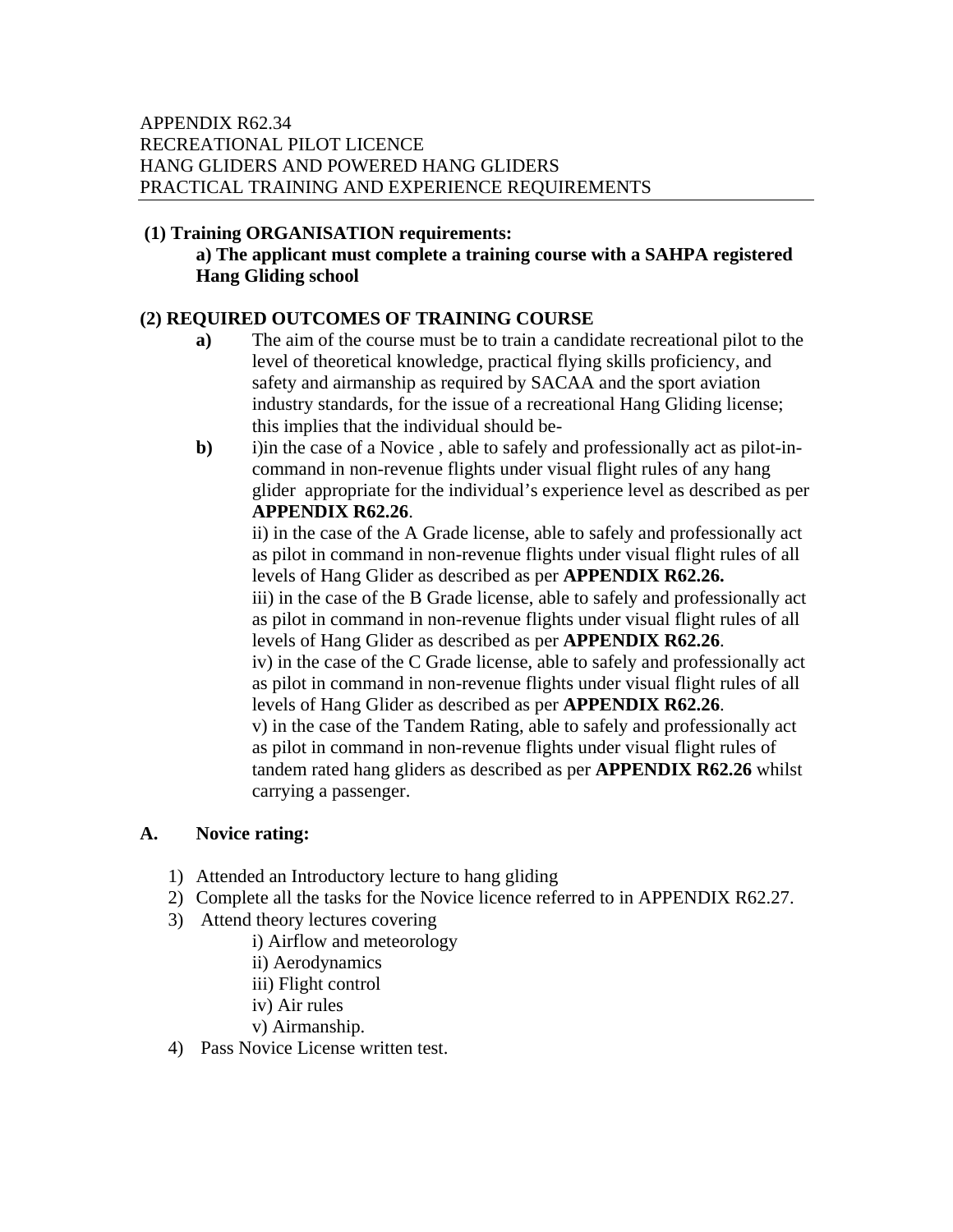5) The pilot shall have undergone at least four days of training with a SAHPA rated Instructor, including a minimum of 30 training flights of less than 60 seconds duration for hill and tow training and completed all requirements documented in APPENDIX R62.26 .

## **B. Class A rating:**

1) No training required other than completing the skills test as described in APPENDIX R62.27.

# **C. Class B rating:**

1) No training required other than completing the skills test as described in APPENDIX R62.27.

# **D. Class C rating:**

1) No training required other than completing the skills test as described in APPENDIX R62.27.

# **E. Assistant Instructors Rating:**

1) No training required other than completing the experience as described in APPENDIX R62.27.

# **F. Instructors Rating: Grade B:**

- 1) By attending an Official SAHPA Instructor Course, OR
- 2) By observing and assisting a SAHPA rated Instructor on training slopes for at least 10 days.
- 3) Applicant must have launched at least two students on their first high flights during their training, while under supervision of a qualified Instructor.

## **G. Powered hang gliding endorsement:**

- 1) Receive training in pre flight and pre take off procedures.
- 2) Strong wind and light wind take off's. At least one take -off in at least 24Kph wind and one in no more than 5kph.
- 3) Effects of power in flight with reference specifically to the ability to maintain constant climb under power and
- 4) Ability to maintain straight and level flight under power and
- 5) Controlled 360 degree turns in both directions with pre-determined entry and exit without marked slip or slide while under power.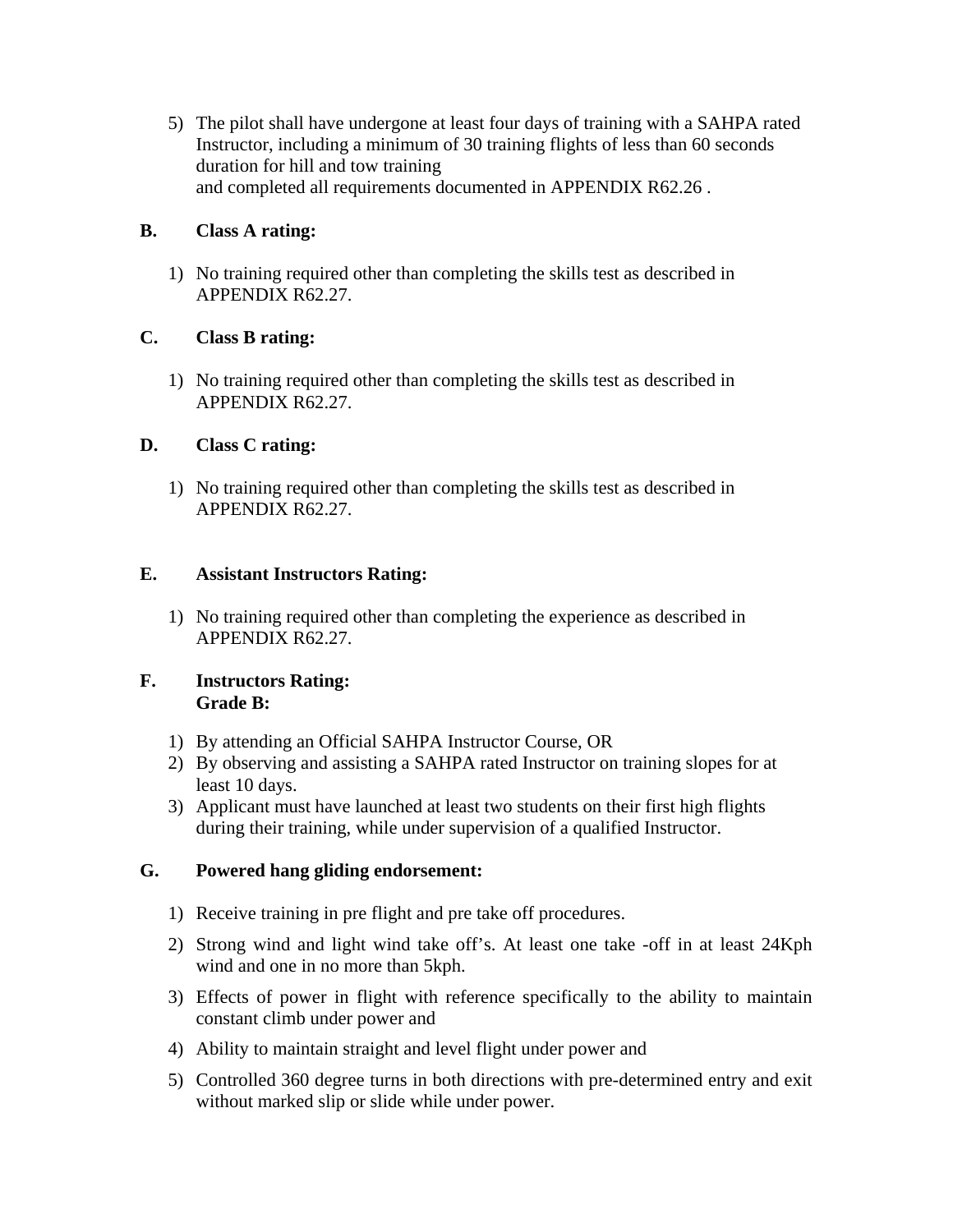- 6) Receive training in power approaches and glide approaches with 4 out of 5 controlled landings within a 50m diameter circle.
- 7) Pilot must show the ability to fly in conditions which require quick control responses for safe flight with reference to soaring conditions.
- 8) Pilot must receive training in the ingredients for good take-off techniques using power and show the ability to do so.
- 9) Pilot must be briefed on airmanship and show good general flying with proper mental attitude.
- 10) Knowledge of back-up parachute deployment pertaining to PHG.
- 11) Must have read the Powered Hang Gliding Manual and recommendations for SAHPA**.**

#### **H. Tandem rating:**

- 1) Must receive training in tandem launching and landing techniques with reference to the type of tandem flying applicable (Foot launch, Aero towing or general towing).
- 2) Pilot must receive training in passenger management before, during and after flight.
- 3) Pilot must receive training in the appropriate differences between solo and tandem flying.
- 4) Pilot must do the first 3 flights with a tandem rated pilot in command.
- **5)** Must have read the SAHPA tandem flying guide lines for Hang Gliding**.**

#### **I. Winch tow endorsement:**

Pilot must receive training by a tow rated hang gliding Instructor on:

- 1) Signals used for ground based towing.
- 2) General towing procedures.
- 3) Emergency situations and remedies.
- 4) Inspections and preparation of towing systems.

## **J. Hang gliding aero tow endorsement:**